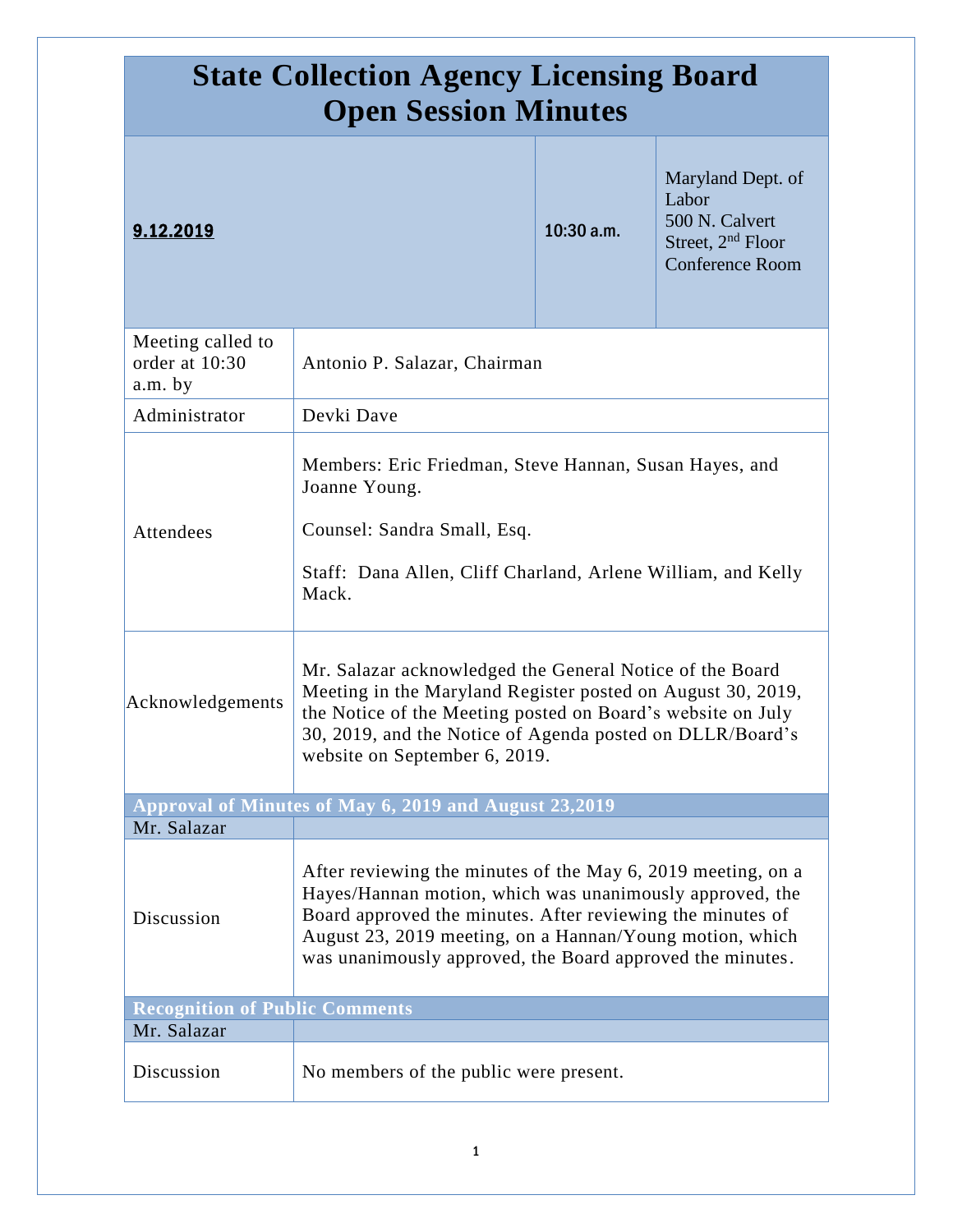|             | <b>1. Licensing Approval Process</b>                                                                                                                                                                                                                                                                                                                                                                                                                                                                                                                                                                                                                                                                                                   |
|-------------|----------------------------------------------------------------------------------------------------------------------------------------------------------------------------------------------------------------------------------------------------------------------------------------------------------------------------------------------------------------------------------------------------------------------------------------------------------------------------------------------------------------------------------------------------------------------------------------------------------------------------------------------------------------------------------------------------------------------------------------|
| Mr. Salazar |                                                                                                                                                                                                                                                                                                                                                                                                                                                                                                                                                                                                                                                                                                                                        |
| Discussion  | Mr. Salazar introduced Mr. Cunningham as the new Director of<br>Legislative Response and Special Projects. Mr. Salazar explained<br>that Mr. Cunningham is an attorney who previously clerked with                                                                                                                                                                                                                                                                                                                                                                                                                                                                                                                                     |
|             | a judge and is originally from Pennsylvania. Mr. Salazar further<br>explained that Mr. Cunningham will be working on special<br>projects and will manage the Commissioner's legislative function,<br>including preparation of reports for the Maryland General<br>Assembly.                                                                                                                                                                                                                                                                                                                                                                                                                                                            |
|             | Mr. Salazar informed the Board that going forward it was his<br>intention to schedule monthly meetings of the Board so that the<br>Board could approve licenses in the first instance. Mr. Salazar<br>mentioned that the need to change the current process of<br>approving licenses was identified by counsel based on a recent<br>opinion by the Open Meeting Compliance Board ("OMCB"), and<br>discussed with counsel and staff. He said that with monthly<br>Board meetings, the Board would be approve licenses versus the<br>current ratification of votes by email, noting that pursuant to the<br>OMCB, successive email communications constitute a meeting,<br>shortly after the staff makes recommendations for approval or |
|             | denial. Mr. Salazar indicated that counsel advised (based on an<br>OMCB opinion) against continuing the current practice of<br>approving minutes at the quarterly meeting, as quarterly too long<br>a time. Mr. Salazar advised that, going forward, the Board will<br>have monthly conference call meetings (every month other than<br>February, May, September, and November) to approve minutes<br>and make licensing decisions. Mr. Salazar invited the members<br>to attend in person should they so choose. He asked,<br>notwithstanding that option, that Board members commit to<br>attending at least quarterly meetings in person. Mr. Salazar also                                                                          |
|             | cautioned the Board about e-mail use and informed the Board that<br>e-mails, if among all members or a quorum of members, could be<br>deemed to constitute a meeting and so they should be avoided.<br>Mr. Salazar informed the Board that if there was to be<br>communications between the Board members as a group, they<br>should be saved for formal meetings, or information given to the<br>Ms. Dave for distribution and discussion during a meeting. After                                                                                                                                                                                                                                                                     |
|             | discussion among the Board members, Mr. Salazar stated that<br>monthly meetings will be held on $2nd$ Monday of every month at 2<br>p.m., and meetings that fall on Monday holidays will be<br>scheduled for the next day. According to that schedule, the next<br>meeting will be on Tuesday, October 15 <sup>th</sup> , 2019 at 2:00 p.m. Ms.<br>Dave will send all meeting invitations emails to Board members<br>and will update the Board's public meeting notice on the                                                                                                                                                                                                                                                          |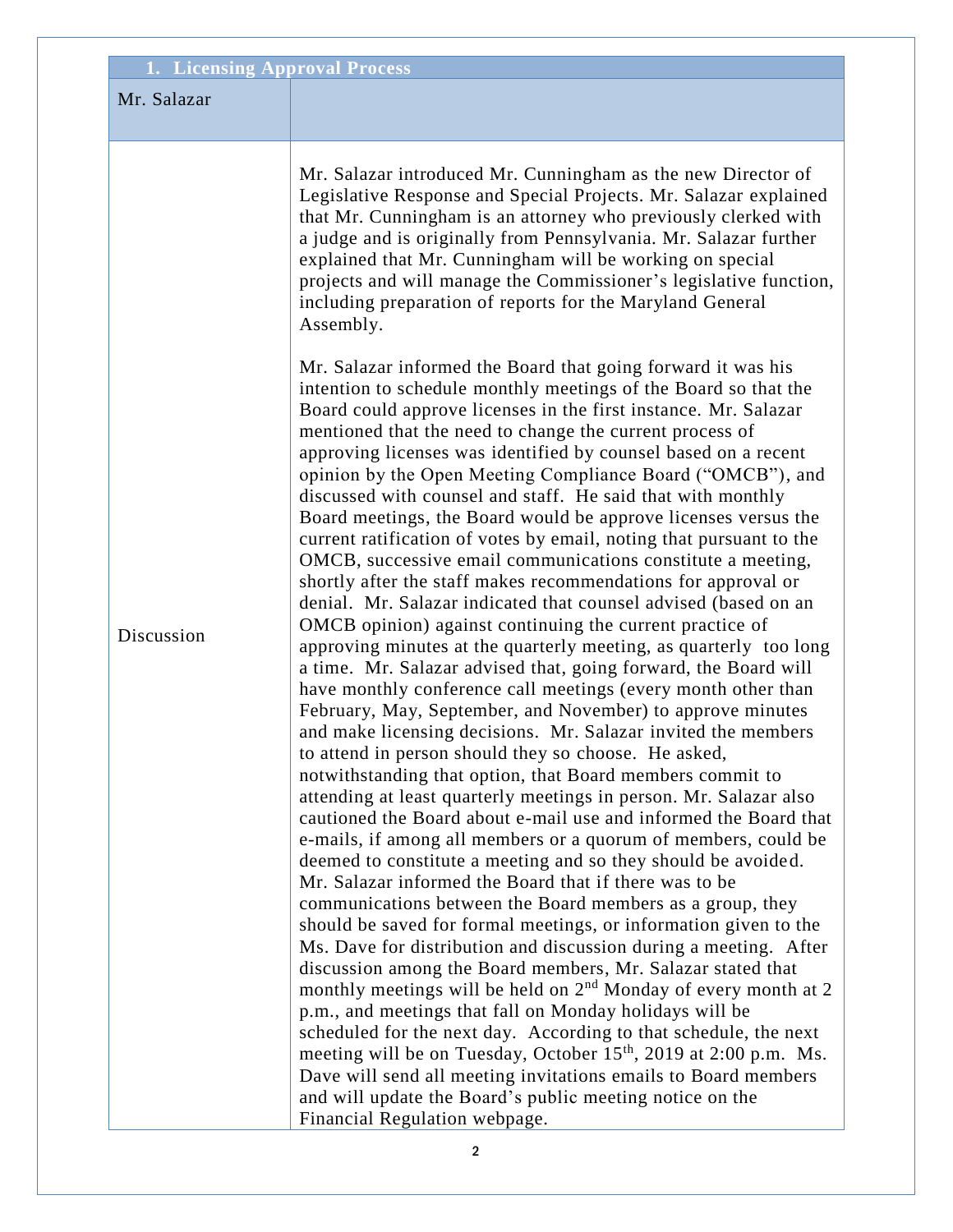|              | 2. Non-Depository Licensing Unit Report                                                                                                                                                                                                                                                                                                                                                                                                                                                                                                                                                                                                                                                                                                                                                                                                                                                                                                                                                                                                                                                                                                                                                                                                                                                                                                                                                                                                                                                                                                                                                      |
|--------------|----------------------------------------------------------------------------------------------------------------------------------------------------------------------------------------------------------------------------------------------------------------------------------------------------------------------------------------------------------------------------------------------------------------------------------------------------------------------------------------------------------------------------------------------------------------------------------------------------------------------------------------------------------------------------------------------------------------------------------------------------------------------------------------------------------------------------------------------------------------------------------------------------------------------------------------------------------------------------------------------------------------------------------------------------------------------------------------------------------------------------------------------------------------------------------------------------------------------------------------------------------------------------------------------------------------------------------------------------------------------------------------------------------------------------------------------------------------------------------------------------------------------------------------------------------------------------------------------|
| Ms. Williams |                                                                                                                                                                                                                                                                                                                                                                                                                                                                                                                                                                                                                                                                                                                                                                                                                                                                                                                                                                                                                                                                                                                                                                                                                                                                                                                                                                                                                                                                                                                                                                                              |
| Discussion   | Ms. Williams presented the Non-Depository Licensing Unit's<br>Report for Ms. Yates. Ms. Williams presented the Collection<br>Agency License Approval Report from August 27, 2019, which<br>included all of the applicants that Ms. Yates recommended for<br>approval and the Board approved since the May meeting. Ms.<br>Williams advised the Board that each entity's application and<br>supporting materials for licensure had been reviewed and found<br>to have satisfied the licensing qualifications. Ms. Williams<br>further reviewed two change in control requests that the Board<br>had approved. On a Hannah/Hayes motion, which was<br>unanimously approved, the Board ratified its prior approval and<br>issuance of all initial and renewal collection agency licenses<br>since May 6, 2019. On a Hayes/Hannah motion, which was<br>unanimously approved, the Board ratified its prior approval and<br>issuance of change in control requests for Pendrick Capital<br>Partners II, LLC and Affiliate Asset Solutions LLC.<br>Ms. Williams advised the Board that after review and research of<br>Anthony DiDonato's renewal application, Mr. DiDonato did not<br>make a misrepresentation on the renewal application. Ms.<br>Williams thus recommended approval of Mr. DiDonato's<br>collection agency license. On a Hayes/Young motion, which was<br>unanimously approved, the Board approved the renewal<br>application and issuing a renewal license to Mr. DiDonato. Ms.<br>Hayes noted that the Board likely would have reason to discuss<br>Mr. DiDonato in the future. |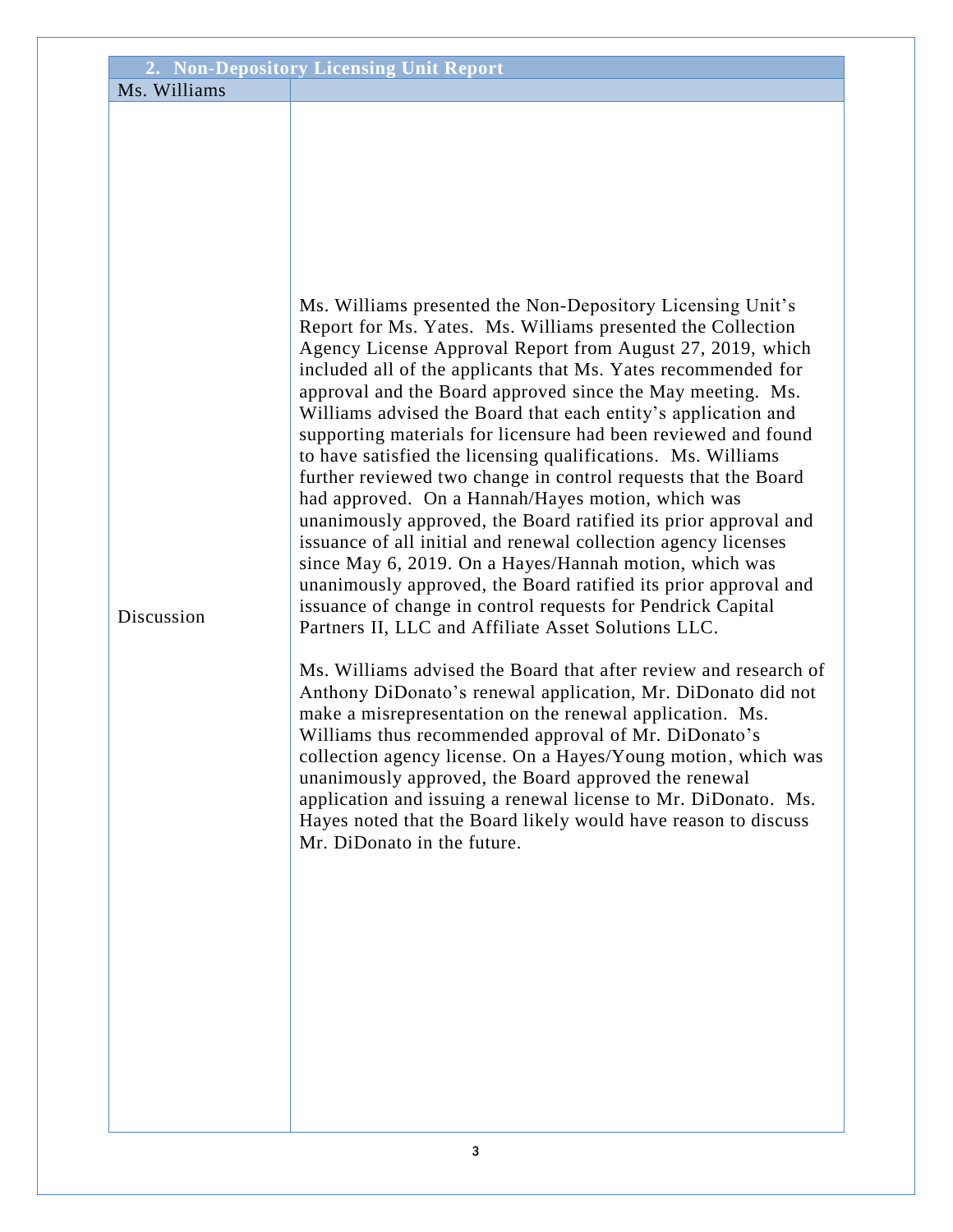| 3. Consumer Services Unit Report |                                                                                                                                                                                                                                                                                                                                                                                                                                                                                                                                                                                                                                                                                                                                                                                                                                                                                                                                                                                                                                                                                                                                                                                                                                                                                       |  |
|----------------------------------|---------------------------------------------------------------------------------------------------------------------------------------------------------------------------------------------------------------------------------------------------------------------------------------------------------------------------------------------------------------------------------------------------------------------------------------------------------------------------------------------------------------------------------------------------------------------------------------------------------------------------------------------------------------------------------------------------------------------------------------------------------------------------------------------------------------------------------------------------------------------------------------------------------------------------------------------------------------------------------------------------------------------------------------------------------------------------------------------------------------------------------------------------------------------------------------------------------------------------------------------------------------------------------------|--|
| Ms. Mack                         |                                                                                                                                                                                                                                                                                                                                                                                                                                                                                                                                                                                                                                                                                                                                                                                                                                                                                                                                                                                                                                                                                                                                                                                                                                                                                       |  |
| Discussion                       | Ms. Mack presented the Consumer Services Unit's Complaint<br>Report. She advised that the Unit had received 30 total<br>complaints fiscal year-to-date, 21 of which are open and 9 of<br>which are closed. Ms. Mack also compared complaints by fiscal<br>year, noting a declining trend for fiscal years 2013 through 2019<br>at 615, 504, 375, 261, 205, 181, and 197 respectively. Mr.<br>Hannan asked Ms. Mack about the increase. She advised that<br>complaints in general were trending upward. Mr. Salazar<br>informed the Board that recent outreach events that the<br>Commissioner is holding throughout Maryland may be a cause of<br>the increase due to greater awareness by consumers and advocacy<br>groups of Financial Regulation's mission and its consumer<br>services and enforcement units.<br>Ms. Mack also reported that the NACARA annual meeting would<br>be held the next week. She explained that the meeting's focus<br>would be on technology and cybersecurity. Mr. Salazar asked if<br>the Board had any topics or thoughts for regulators to discuss.<br>None were offered. Mr. Salazar then offered to the Board the<br>opportunity to attend a NACARA meeting in the future, and<br>asked the Board members to let him know if they have interest. |  |

| 4. Enforcement Unit Report |                                                                                                                                                                                                                                                                                                                                                                                                                                                                                                                                       |  |  |
|----------------------------|---------------------------------------------------------------------------------------------------------------------------------------------------------------------------------------------------------------------------------------------------------------------------------------------------------------------------------------------------------------------------------------------------------------------------------------------------------------------------------------------------------------------------------------|--|--|
| Ms. Allen                  |                                                                                                                                                                                                                                                                                                                                                                                                                                                                                                                                       |  |  |
| Discussion                 | Ms. Allen reported that there were 5 enforcement cases in an<br>active investigation status.<br>Mr. Salazar mention that since there were no Enforcement<br>cases in a pre-charge status there would be no closed session.<br>Ms. Hayes noted a 10% increase in enforcement cases. Ms.<br>Allen advised that not all complaints are referred to the<br>Enforcement Unit. During her tenure, there have only been 3-<br>5 cases referred. Ms. Hayes added that it would be interesting<br>to know about complaints that are not valid. |  |  |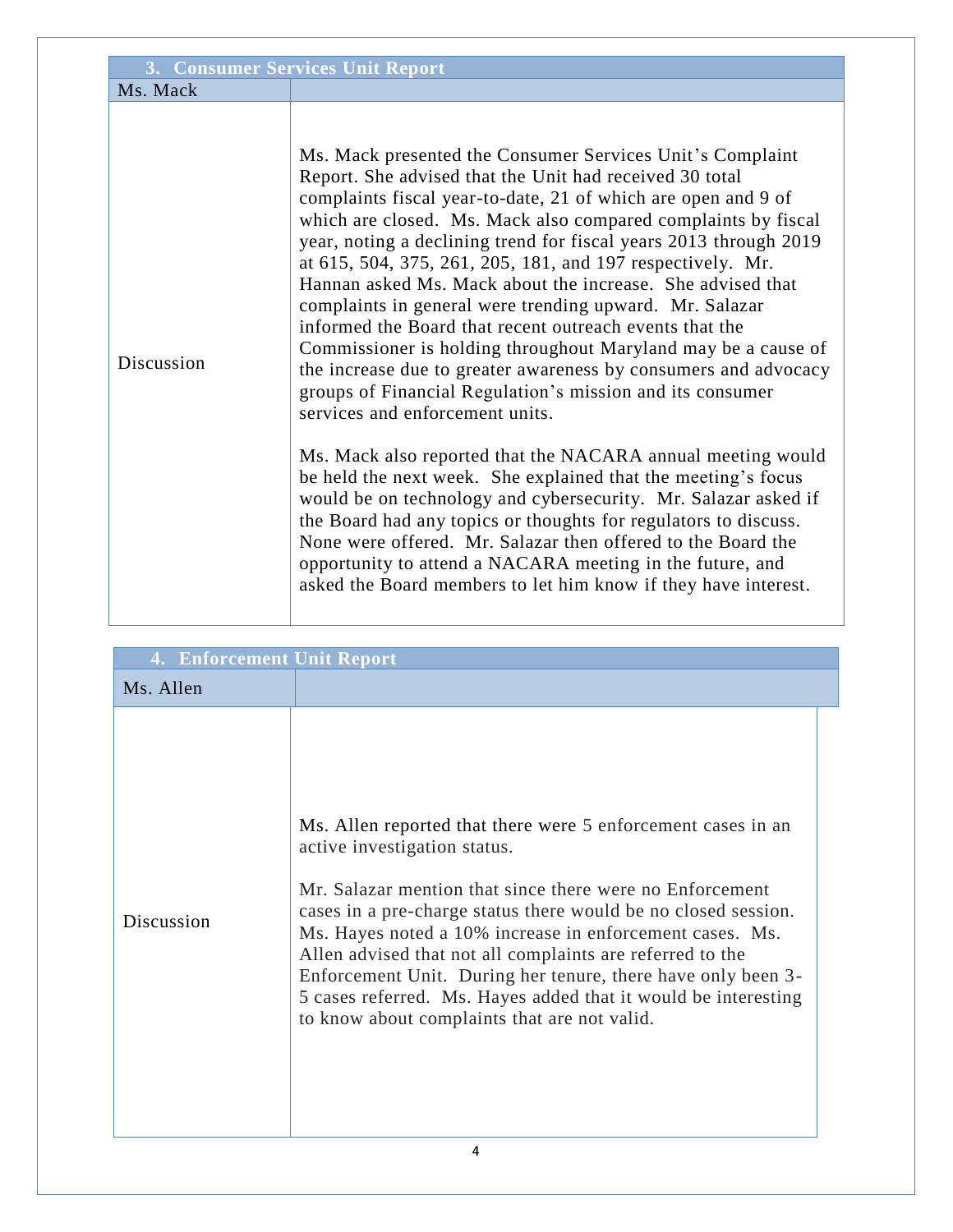| <b>5. CFPB Debt Collection Process Proposed Rules</b> |                                                                                                                                                                                                                                                                                                                                                                                                                                                                                                                                                                                                                                                                                                                                                                                                                                                                                                                                                                                                                                                                                                                                                                  |  |
|-------------------------------------------------------|------------------------------------------------------------------------------------------------------------------------------------------------------------------------------------------------------------------------------------------------------------------------------------------------------------------------------------------------------------------------------------------------------------------------------------------------------------------------------------------------------------------------------------------------------------------------------------------------------------------------------------------------------------------------------------------------------------------------------------------------------------------------------------------------------------------------------------------------------------------------------------------------------------------------------------------------------------------------------------------------------------------------------------------------------------------------------------------------------------------------------------------------------------------|--|
| Mr. Salazar                                           |                                                                                                                                                                                                                                                                                                                                                                                                                                                                                                                                                                                                                                                                                                                                                                                                                                                                                                                                                                                                                                                                                                                                                                  |  |
| Discussion                                            | Mr. Salazar reminded the Board members that they had been<br>sent an e-mail about the CFPB proposed Debt Collection<br>Process rules prior to the board meeting. Mr. Salazar added that<br>NCARA and CSBS have drafted comments to the proposed<br>rules, the CSBS draft comment letter is available for review, and<br>mentioned that it is unclear currently how the CFPB will apply<br>call limits, i.e., per debt or per consumer. Ms. Hayes advised<br>that the ACA will be communicating its position to the CFPB,<br>and that collection agencies would need to time to adapt the<br>systems and processes. Mr. Charland noted that other federal<br>regulations have included future effective dates based on the<br>need for adaptation. Mr. Friedman advised that the Maryland<br>Civil Rights Coalition would be submitting comments. Mr.<br>Salazar mentioned that new CFPB Debt Collection Process<br>Rules would need to be reviewed by consumers and industry and<br>that it is likely that the rules will not be final for at least a year.<br>During Board discussion, Mr. Salazar clarified that CFPB<br>Director Kraninger's term is 6 years. |  |

|             | 6. Follow-up LVNV Funding, LLC v. Finch                                                                                                                                                                                                                                                                                                                   |
|-------------|-----------------------------------------------------------------------------------------------------------------------------------------------------------------------------------------------------------------------------------------------------------------------------------------------------------------------------------------------------------|
| Mr. Salazar |                                                                                                                                                                                                                                                                                                                                                           |
| Discussion  | Mr. Salazar mentioned that Mr. Bellman and Ms. Yates were<br>attending MTRA conference in Pittsburgh. Mr. Salazar<br>mentioned that Mr. Bellman advised that there were no<br>updates in LVNV Funding, LLC v. Finch case. Mr. Salazar<br>mentioned that the Midland settlement decision was supported<br>by the reasoning and decision in the Finch case. |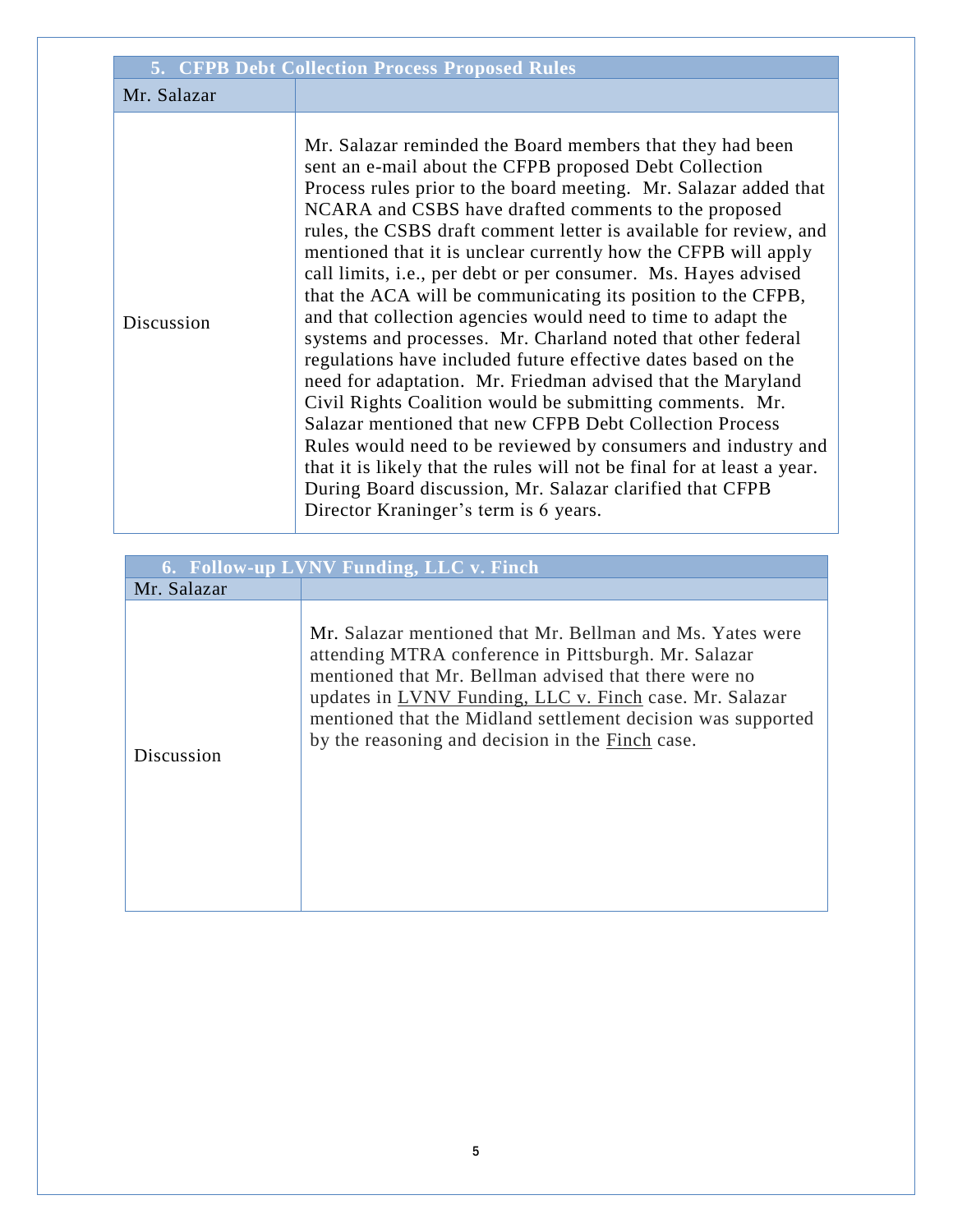| 7. Office of the Commissioner of Financial Regulation updates |                                                                                                                                                                                                                                                                                                                                                                                                                                                                                                                                                                                                                                                         |  |
|---------------------------------------------------------------|---------------------------------------------------------------------------------------------------------------------------------------------------------------------------------------------------------------------------------------------------------------------------------------------------------------------------------------------------------------------------------------------------------------------------------------------------------------------------------------------------------------------------------------------------------------------------------------------------------------------------------------------------------|--|
| Mr. Salazar                                                   |                                                                                                                                                                                                                                                                                                                                                                                                                                                                                                                                                                                                                                                         |  |
| Discussion                                                    | Mr. Salazar informed the Board that a new Assistant<br>Commissioner for corporate activities will be joining on<br>September $25th$ , 2019.<br>Mr. Salazar advised the Board that Commissioner's Office will be<br>moving to a new location next year. Mr. Salazar mentioned that<br>the State's Department of General Services is in the RFP process<br>for the new location. Mr. Salazar mentioned that a move likely<br>will take place in the Spring of 2020, but in any case prior to the<br>end of June, 2020.<br>Mr. Salazar advised the Board that the Commissioner's mortgage<br>regulations were published and are effective October 4, 2019. |  |

| collection agency | 8. Judicial award of collection costs for Condominium and HOA fees by                                                                                                                                                                                                                                                                                                                                                                                                                                                                                                                                                                                                                                                                                                                                                                                                                                                                                                                                                                                                          |
|-------------------|--------------------------------------------------------------------------------------------------------------------------------------------------------------------------------------------------------------------------------------------------------------------------------------------------------------------------------------------------------------------------------------------------------------------------------------------------------------------------------------------------------------------------------------------------------------------------------------------------------------------------------------------------------------------------------------------------------------------------------------------------------------------------------------------------------------------------------------------------------------------------------------------------------------------------------------------------------------------------------------------------------------------------------------------------------------------------------|
| Mr. Salazar       |                                                                                                                                                                                                                                                                                                                                                                                                                                                                                                                                                                                                                                                                                                                                                                                                                                                                                                                                                                                                                                                                                |
| Discussion        | Mr. Salazar mentioned that he had received a call and e-mail from<br>a Maryland collection agency regarding the difficulties the agency<br>was having, particularly in the courts in Montgomery and Prince<br>Georges Counties, in recovering collection costs for condominium<br>and HOA fees. Mr. Salazar said that the caller wanted the Board<br>or the Commissioner to issue guidance to support the proposition<br>that the services performed by companies such as his constitute<br>collection costs. A discussion ensued and Ms. Hayes and other<br>Board members noted that the Board is consumer protection<br>focused and that the governing statute does not contain any<br>language about a collection agency's fees. Mr. Salazar pointed<br>out that the Board does not have regulatory authority to address<br>the issue either. The Board's consensus was that it was not in a<br>position to address the matter, but Mr. Salazar respond by<br>pointing out that BR 7-305 states "license authorizes the licensee<br>to do business as a collection agency." |